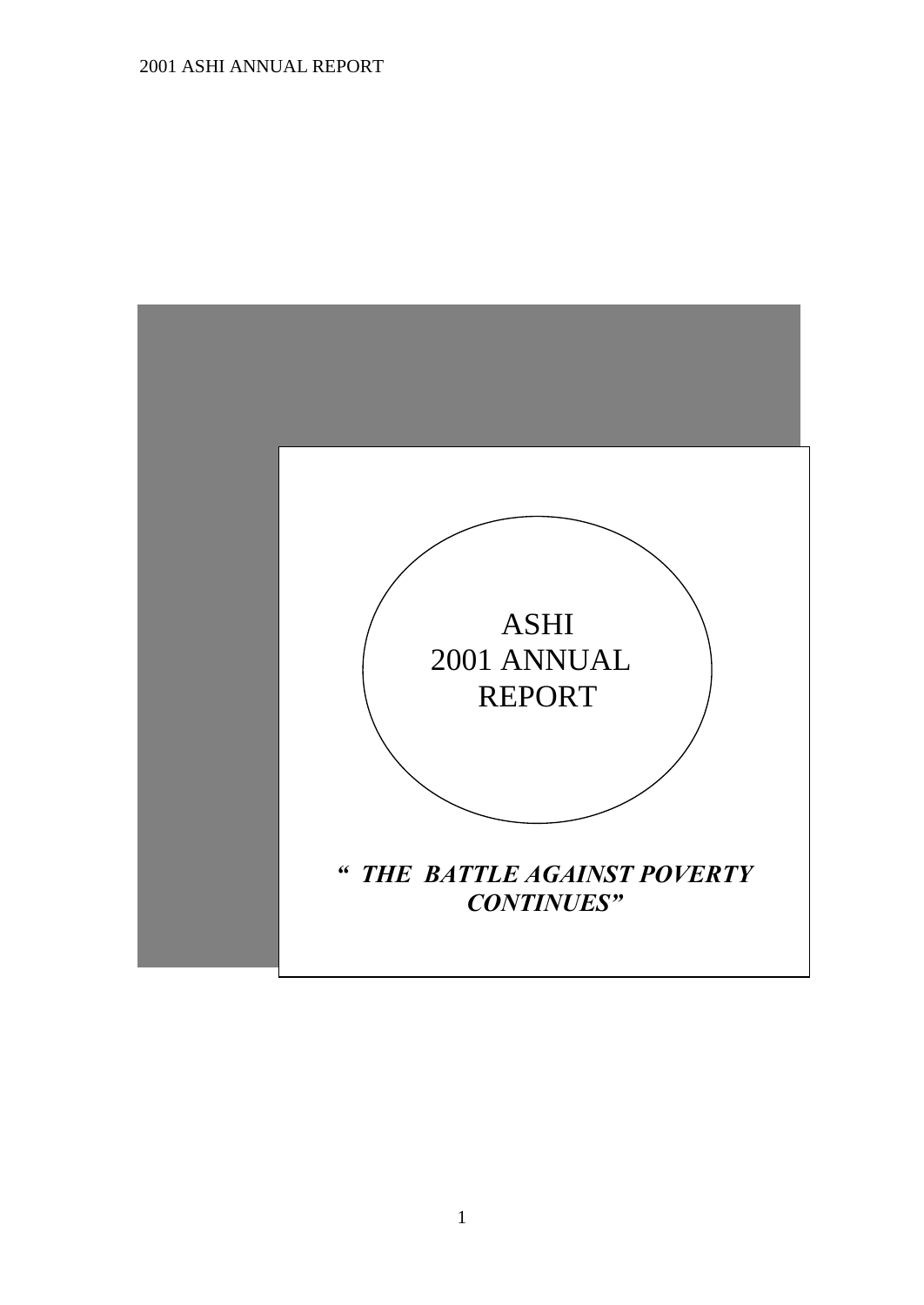### **A. ACCOMPLISHMENTS**

#### I. Introduction:

The economic crisis in Asia in 1997 coupled with the internal crisis experienced by our country has further brought the poor deeper in the mire of poverty. According to 'Family Expenditures Survey', the number of poor people had increased from 31.8% to 34.2% in year 2000, a 2.4% increase. There is a 3.3% increase in the regions covered by ASHI : 0.3% in Region 4 (Laguna and Rizal provinces) and 3.5% in Region 6-(Panay Island) (source: National Statistical and Coordination Board). The total population of the Philippines has now reached 75.6 million (2000 update). Outside NCR, each family with a member of six must earn P13,239 every month in order to live descently while those families living in NCR must have a monthly salary of P18,000 according to the National Statistics Office survey.

What is the role of ASHI as the country is faced with this situation? What is its effect on the members and even on the institution as a whole? Do our response to this work for the poor intend to address the national scenario? We are glad to share the picture of ASHI in the year 2001.

| Particulars              | 1993  | 1994  | 1995  | 1996   | 1997   | 1998   | 1999    | 2000    | 2001    |
|--------------------------|-------|-------|-------|--------|--------|--------|---------|---------|---------|
|                          |       |       |       |        |        |        |         |         |         |
| 1 Total Outreach         | 1,438 | 1,408 | 3.063 | 4,273  | 5,606  | 8.035  | 9,926   | 11,241  | 12,778  |
| <b>2</b> Active Loanees  | 1,329 | 1.266 | 2,437 | 3,210  | 4,698  | 6,535  | 6,627   | 7,169   | 8.051   |
| <b>3</b> Active Savers   | 1,329 | 1,408 | 2,535 | 3,521  | 4,840  | 6,565  | 7,702   | 8,340   | 9,044   |
| 4 No. of Groups          | 334   | 303   | 516   | 793    | 993    | 1,409  | 1,489   | 1,730   | 1,876   |
| 5 No. of Centers         | 93    | 77    | 114   | 143    | 176    | 231    | 263     | 283     | 316     |
| (in '000 pesos)          |       |       |       |        |        |        |         |         |         |
| 6 Loan Disbursed         | 1,079 | 2,200 | 4,101 | 20,212 | 34,799 | 63,294 | 100,492 | 149,907 | 207,923 |
| <b>7Loan Outstanding</b> | 3.814 | 1,536 | 3,709 | 3,279  | 9,260  | 13,640 | 20,354  | 28,200  | 28,542  |
| 8 Ave. Loan/per member   | 31    |       |       | 6      |        | 10     | 15      | 21      | 35      |
| 9 Compulsory Savings     | 350   | 262   | 461   | 917    | 3,272  | 5,376  | 10,716  | 14,060  | 16,494  |
| 10 Voluntary Savings     | 0     | 29    | 93    | 124    | 301    | 287    | 392     | 333     | 443     |
| 11 Other Savings         | 87    | 22    | 71    | 204    | 212    | 448    | 31      | 34      | 61      |

### II. Outreach



One of the accomplishments of ASHI is its realistic growth according to its desired targets. For year 2001, ASHI exceeded its target of 11,534 members to 12,778.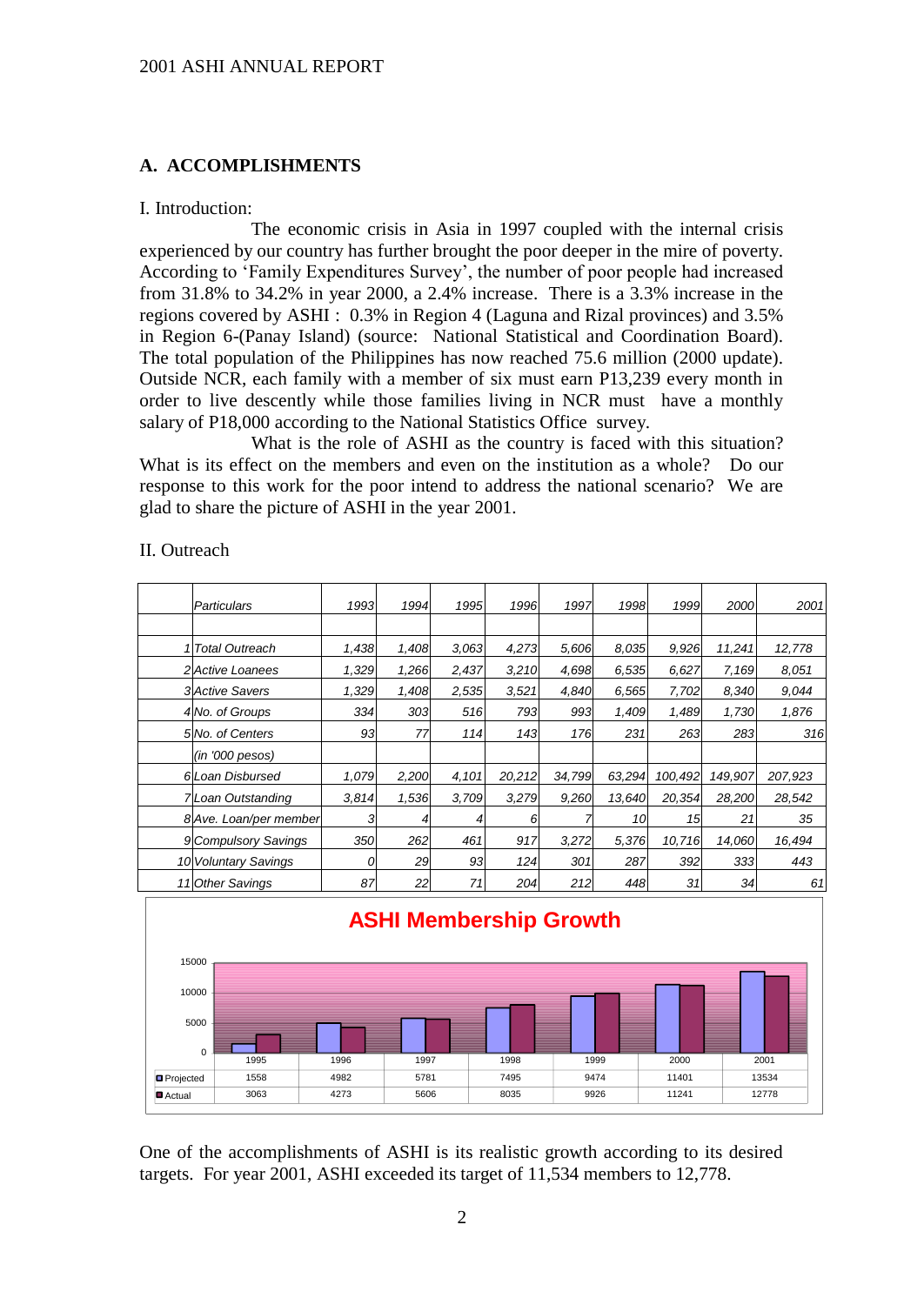Muntinlupa/San Pedro and Laguna Central branches have the highest percentage in terms of contribution to the membership build-up. They were followed by Laguna East and Rizal Central.



At present, it was reported that the capital of our members is slowly being used-up because of their meager earnings as compared to the previous years particularly our members who do buy and sell of dry goods (cloths) at Morong, stuff toys and also those involved in petty trading of RTWs in Muntinlupa. They now have lesser earnings each month. Because of this, there is difficulty in repaying their loans as evidenced by longer time spent for center meetings. There are also members who already have lost their projects who are now solely relying in their husbands income in order to repay. In Talim Island, many families relying on the Laguna Lake have lost their livelihood. Majority of our members are feeling the effect of the economic crunch. One of our branch in Antique, Antique North, have not grown as expected because of the tendency of people , even some members, to migrate to other places in order to find better income sources.

As a response, a Microenterprise Program is slated for this year wherein ASHI would be sponsoring vocational courses for our members in coordination with DTI, TESDA and TLRC for skills training for alternative income source. This will start in June. Food preservation, Meat processing and Dress making are the preferred courses of the members.

There were 903 exits for the year. According to the reports of the branches, 50% of these exiting members quitted as a result of the disciplinary action undertaken by their own groups and centers as they have not followed the discipline and foundation of the group. Thirty percent had migrated while 20% was due to personal reasons such as separation of husband and wife, severe illness and lost project. Antique South and Rizal Central branches had the most exits. Laguna East who had the most quitters in 2000 had minimized exiting members. The new branch of Antique North had a big contribution to the number of exits.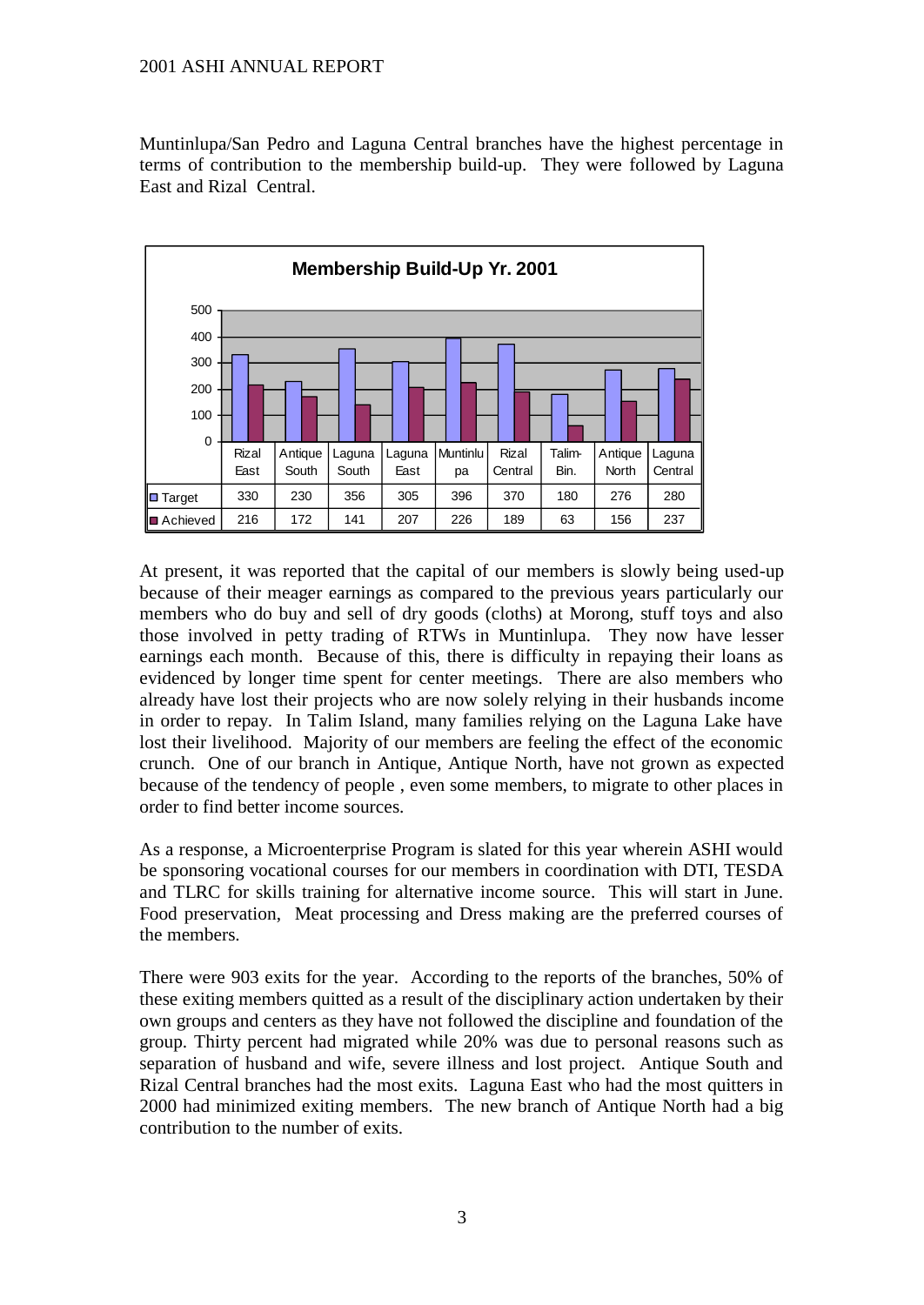

In order to minimize the number of exits, the branches of Antique South, TalimBin and Laguna East added to their strategy the inclusion of the husbands early in the motivation and even in the Compulsory Group Training (CGT) for the stronger foundation of the family goal and cooperation and support of the husbands in activities such as Social Development Programs, Family Day and anniversaries.

# II.PORTFOLIO QUALITY

.



## A. Loan Disbursement

In terms of loans disbursed, ASHI had given out P58,016,631.45 as distributed by its nine branches with Laguna East with the largest amount loaned out. It was followed by Muntinlupa, Antique South, Laguna South and Rizal Central Branch. TalimBin and Rizal East branches are experiencing a crisis.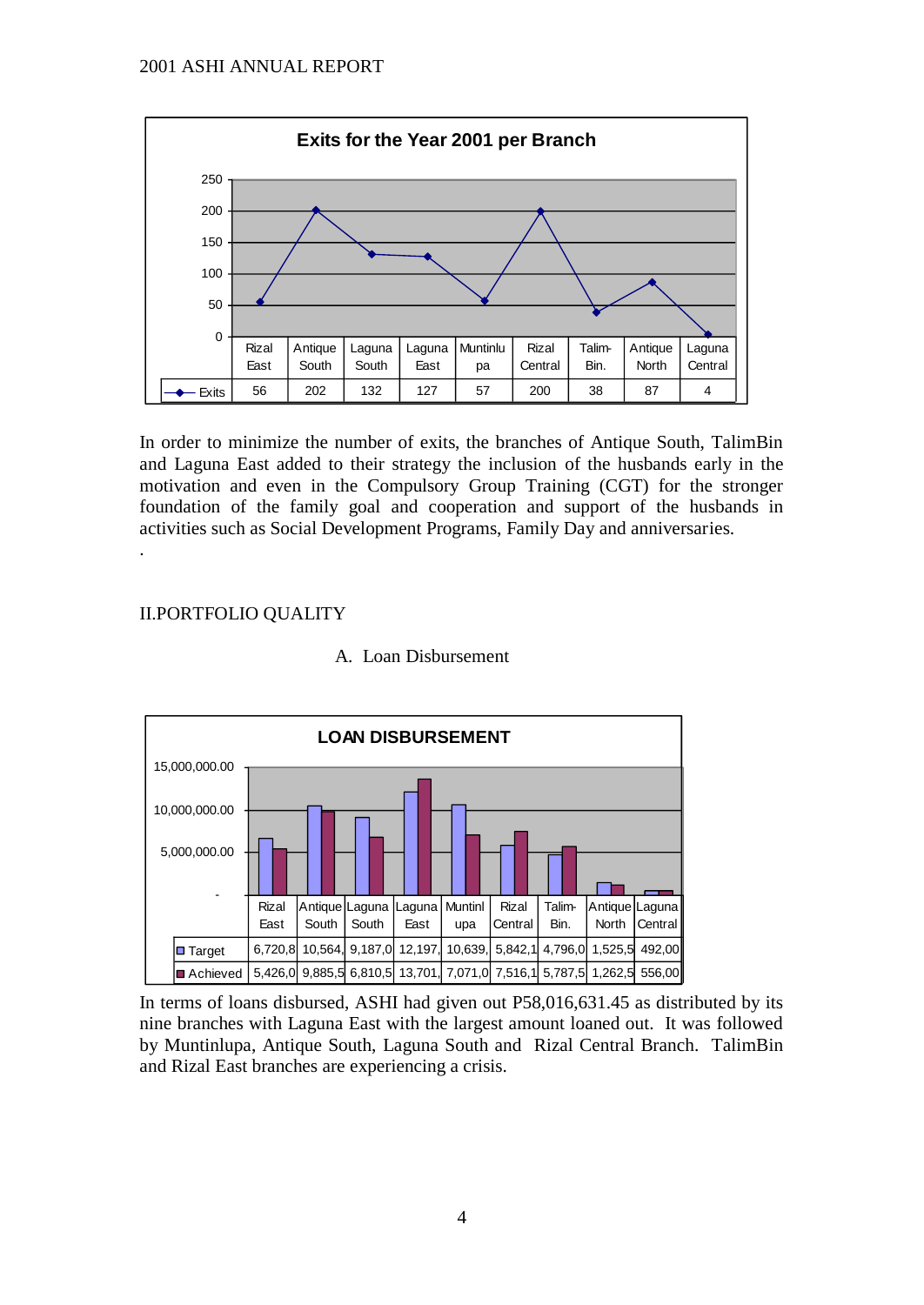

For year 2001, all of the branches have not reached the targeted loan outstanding na P61 M. Only 95% was achieved, short of 5%. This is due to the strict monitoring of the member's projects and also on the strict adherence of the members themselves in Principle No. 4 which states "we will only get a loan according to our ability to pay". This is an evidence that the members have matured in the discipline of taking loans.



Collection is the capacity of the branch to gather the expected payments of the members each week (Expected/Actual). The branches of Rizal East, TalimBin, Muntinlupa and Laguna East suffered from arrears. However, Laguna South, Antique North & South and Laguna Central branches were able to recover from it.

Repayment rate is the capacity of the branch to avoid past dues and encourage good performance among members as a result of proper management by the staff.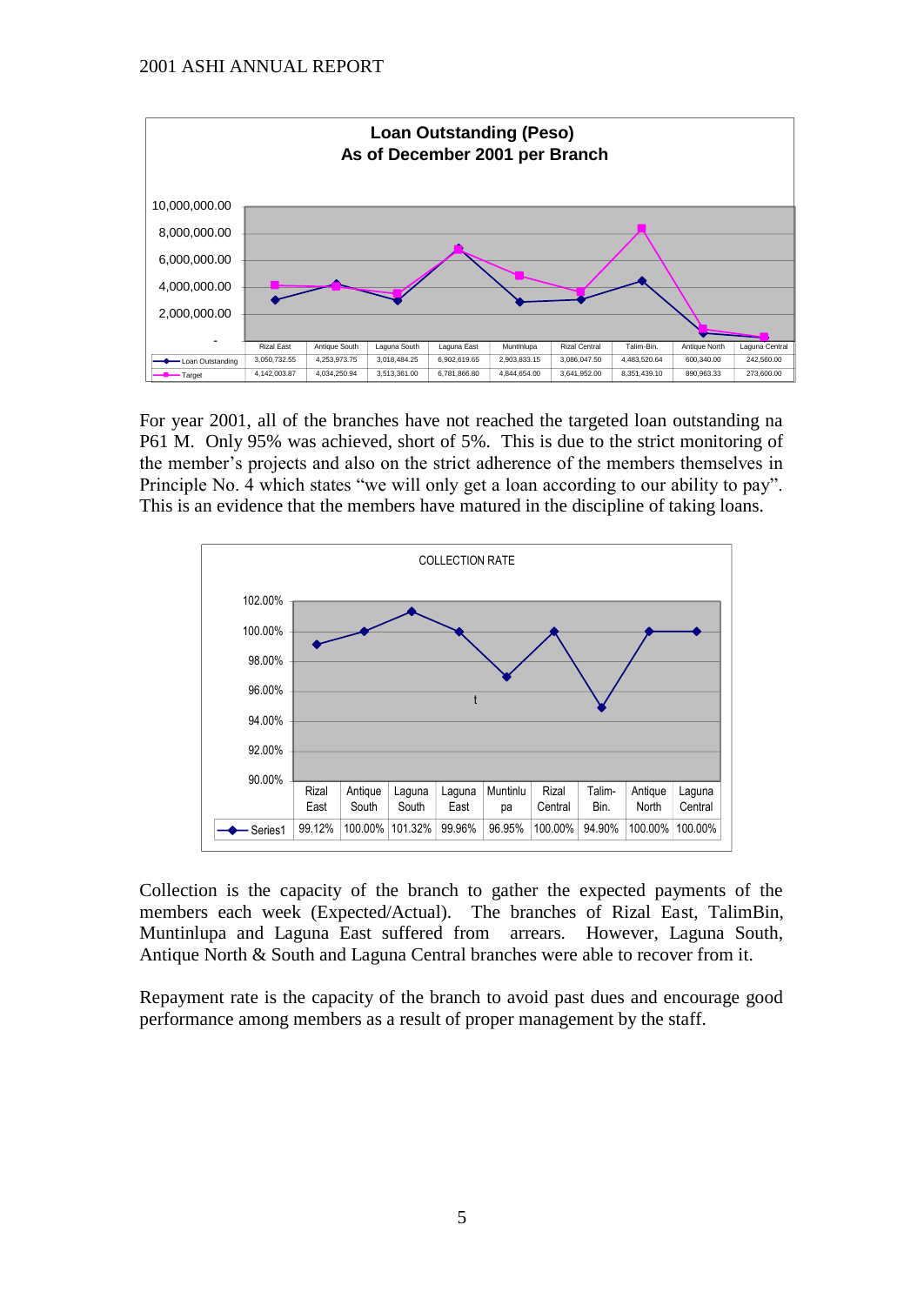

Rizal East and TalimBin branches are now in a crisis situation. According to Prof. Yunus, if the repayment rate goes below 95%, this is already a crisis and there is a need to closely look at the branch operation. In Talim, Kalinawan Centers 1& 2 have a big contribution to the current problem since with them is the highest balance outstanding of P200,000. In Rizal East however, almost all of the centers are problematic except the centers at barrio in Jala-jala. This is the big challenge that ASHI has to face for year 2002. Laguna South have now recovered when Butong 1, the major pull down to their performance, was revived.



Antique South Branch has remained to be the best performing branch for the last five years. Laguna East was dragged by Pandeno Center which caused it a 0.02% portfolio at risk. The center chiefs from the different centers are now doing measures to solve this problem which worth P12,000. Antique North and Laguna Central, the two newest branches are now 100% in performance. Muntinlupa/San Pedro, TalimBin and Rizal East branches are now faced with a big challenge. ASHI as a whole have a 2.26% portfolio at risk.

This performance still is to be commended because this means that inspite of the crisis in our national economy, it has proven that ASHI has maintained the discipline of its members – a proof that the ASHI methodology fits well to the clients that we serve.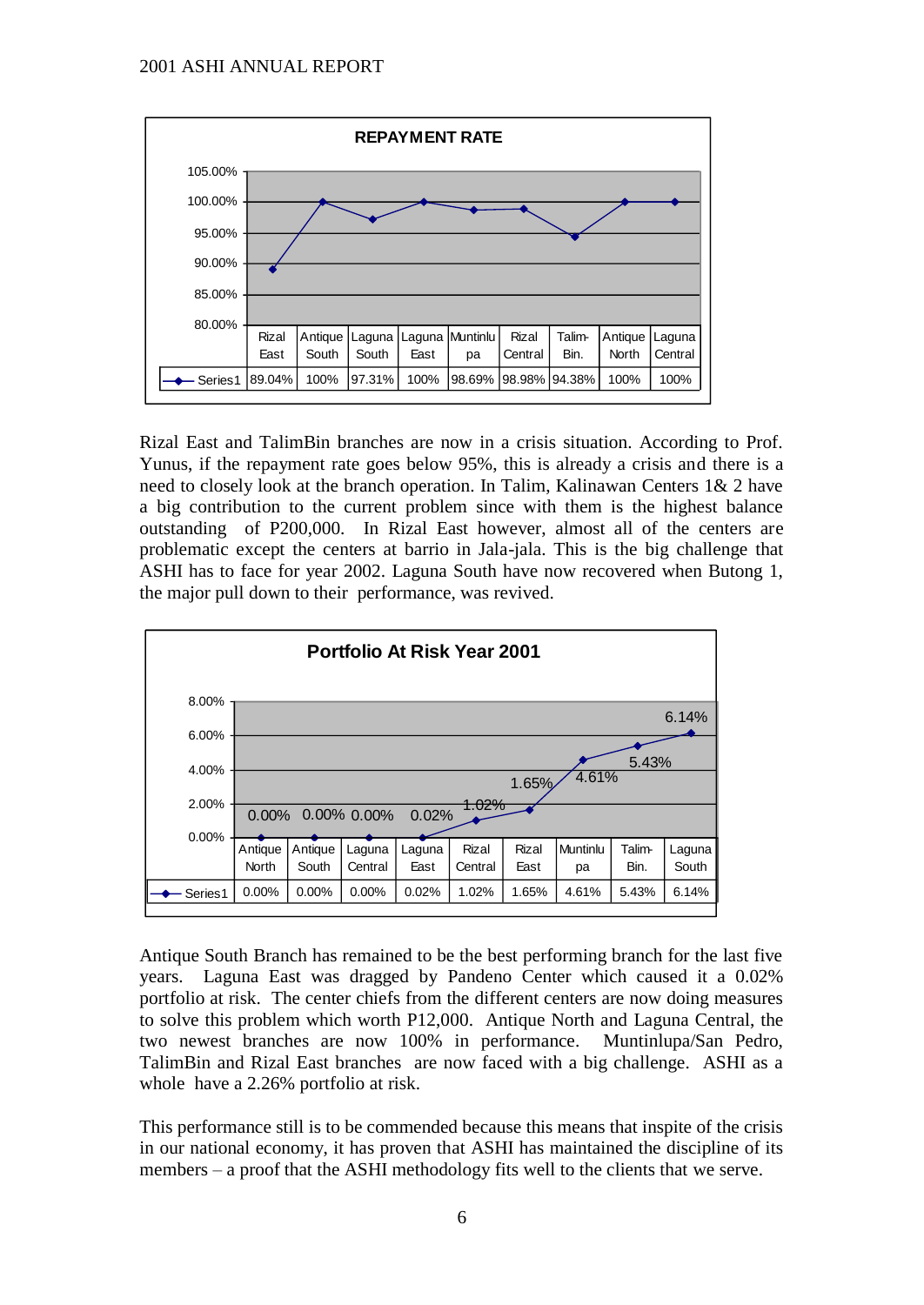Performance is not measured by the big size of loan, but how much is repaid and what percentage of the amount loaned out is no longer collected , and this is 2.26%. The picture still looks good but the branches that contributed to this need much attention for recovery.



## III. SAVINGS MOBILIZATION

ASHI has a total of P16,999,426 in savings. Laguna East, Laguna South, Rizal Central, Antique South and Muntinlupa have the biggest savings.

One of the issues being lobbied by the NGOs at present is that which concerns on getting savings from their members. ASHI is one of the institution that made the proposal to the Central Bank that MFIs be allowed to be given more incentives in order to encourage more of its members to save. This proposal will be formalized this year by the National Credit Council.

There are already 347 members enrolled in the program of KMSB. There is one member in Ginoong Sanay Center in TalimBin who died last year, Mrs. Agripina Cernero. Her family received the benefits from Pacific Plans and death benefit from ASHI.

One important issue for understudy this year is the savings for health package and giving more incentive for interest in order to further encourage savings. The members themselves made the proposal to increase the weekly contribution for the emergency savings from P1.00 to P5.00. This will go to their KMSB savings.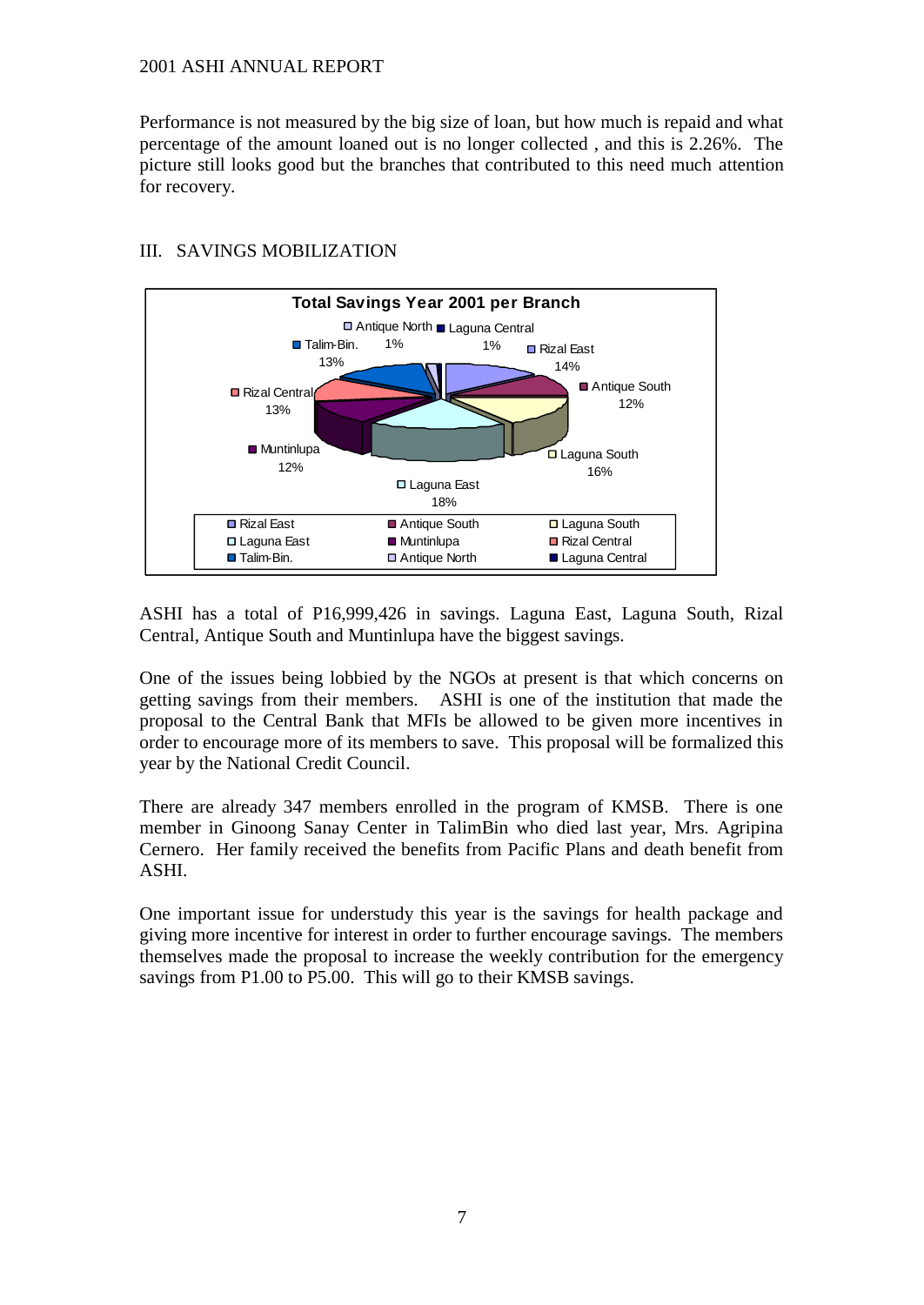### IV. Performance Ratios



As the year 2001 ended, ASHI was able, from its 75% earnings to support the Sa pagtatapos ng taong 2002, nakaya ng ASHI ang 75% mula sa kanyang kinita na matugunan ang mga gastusin ng lahat ng Sangay at Head Office (Operational Self Sufficiency) at 65% kasama na ang mga ibinayad sa Utang, (Financial Self Sufficiency). Ibig sabihin kailangan pa ang ibang pondo ng donasyon upang matugunan ang lahat ng pangangailangan.



The decrease in the ratio was also caused by opening of new branches in Antique and Laguna central.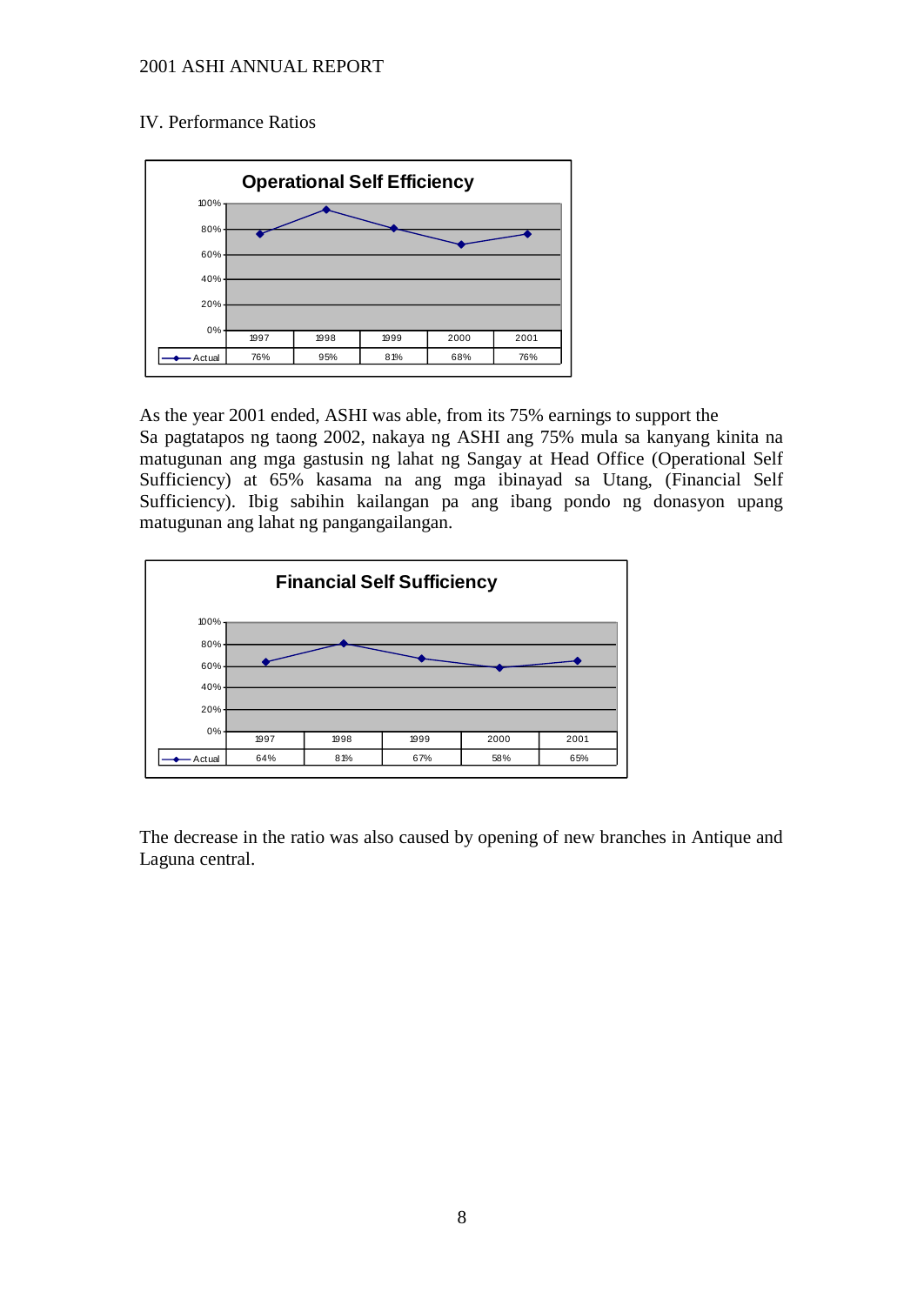## V. STAFFING

Here is the staffing of ASHI at the end of year 2001 :

|                                  | January 2001     | December                 |
|----------------------------------|------------------|--------------------------|
| <b>Head Office</b>               |                  |                          |
| Area Managers                    | 3                | 3                        |
| <b>Support Staff</b>             | $\overline{4}$   | 6                        |
| <b>Branch Level</b>              |                  |                          |
| <b>Branch Managers</b>           |                  |                          |
| Regular                          | 7                | 9                        |
| Trainees                         | 3                |                          |
| <b>Accounts Officers</b>         | 9                | 9                        |
| <b>Field Credit Officers</b>     |                  |                          |
| Regular                          | 38               | 43                       |
| Proby                            | 2                |                          |
|                                  |                  |                          |
| Total                            | 66               | 69                       |
| Resignation                      | 1 (Area Manager) |                          |
| Termination                      |                  | 3 (1 BM/2 Accts Officer) |
| <b>Forced Resignation</b>        | 1 FCO            |                          |
| Did not continue after Probation | 1 FCO            |                          |

### VI. Social Development

The life of the group and center depends on the activities for social development that is implemented by the branches of ASHI. ASHI is not only a credit and livelihood institution. Each staff member of ASHI must know how to implement programs for health, environment, spiritual, center-building and leadership trainings for center and group leaders. Aside from this, the branch is also expected to participate in barangay, municipal and provincial activities.

The Antique South Branch had participated in the protest against the government's plan to bring Manila's trash to Semirara Island in Antique. Rizal Central had a medical and dental mission while Talim had their clean and green campaign. Antique North participated in the provincial planning of LIPASECO on Barangay Development. In the centers, there were, leader workshops, team-building exercises which are done in all the branches of ASHI. There was also a fruitful exchange in strategy when member-representatives Nanay Elvie and Nanay Cecille went to Antique. Activities for center improvement and strengthening are discussed during the monthly center chief meeting. This serve as an inspiration not only to the leaders but to the members as well.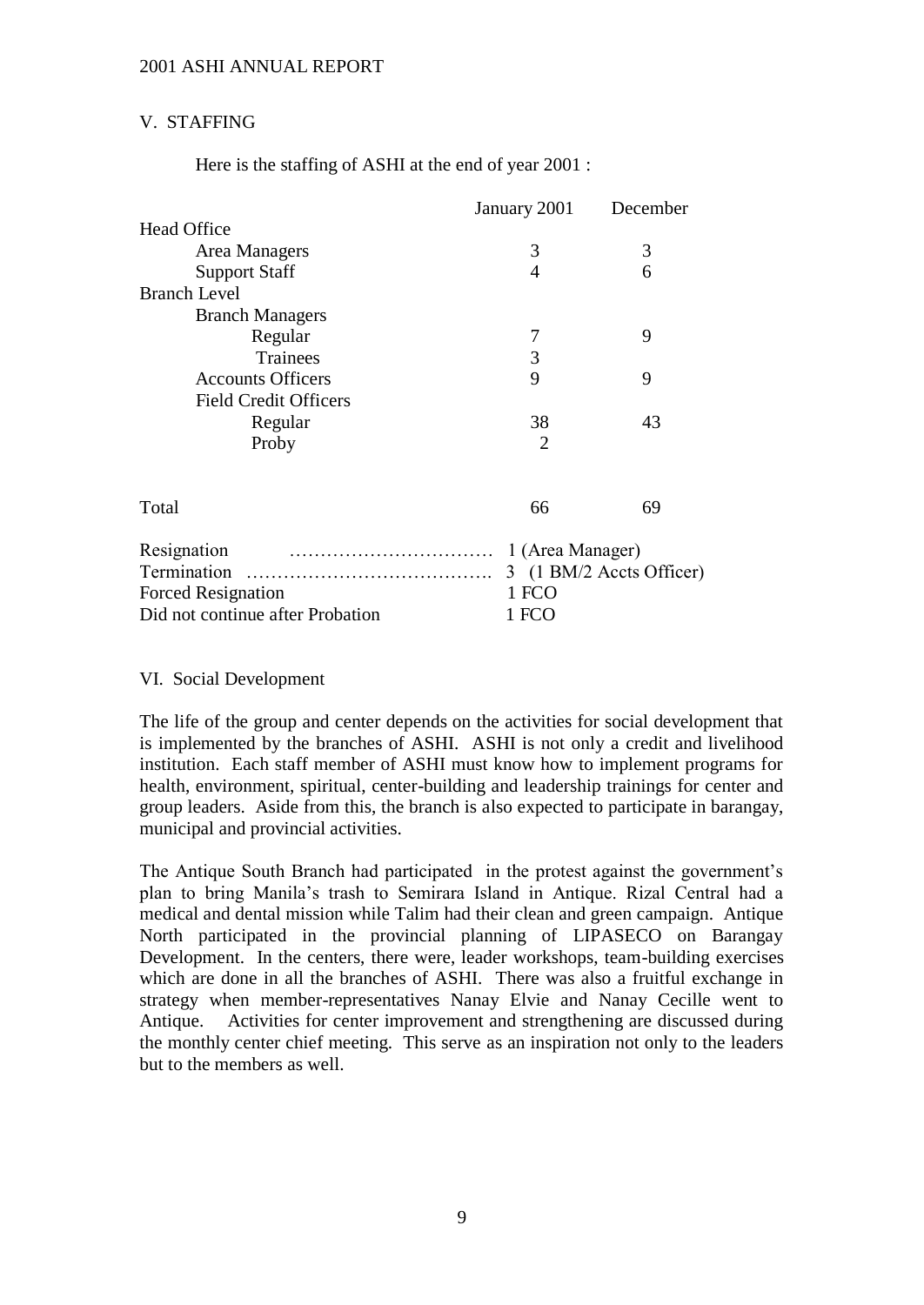# **B.AUDITED FINANCIAL REPORT**

# AHON SA HIRAP, INC.

# **C O M P A R A T I V E**  STATEMENT OF ASSETS, LIABILITIES AND FUND BALANCE

DECEMBER 31, 2001 AND 2000

|                                       |               | <b>Year 2001</b> | <b>Year 2000</b> |
|---------------------------------------|---------------|------------------|------------------|
|                                       | <b>ASSETS</b> |                  |                  |
|                                       |               | (In Php)         | (In Php)         |
| <b>CURRENT ASSETS:</b>                |               |                  |                  |
| Cash On Hand & In Banks               |               | 9,992,685.76     | 6,509,238.81     |
| Short-Term Investments                | (Sched1)      | 5,086,387.19     | 524,475.13       |
|                                       |               | 15,079,072.95    | 7,033,713.94     |
| Loans Receivable                      |               |                  |                  |
| General Loan                          | (Sched 8)     | 22,769,563.30    | 21,190,649.55    |
| <b>Educational Loan</b>               |               | 510,366.50       | 508,425.50       |
| Tiangge Loan                          |               | 66,808.00        | 103,156.00       |
| House Repair Loan                     |               | 3,621,796.00     | 3,962,415.00     |
| Calamity Loan                         |               | 1,521,124.70     | 2,390,779.20     |
| Supplementary Loan                    |               | 47,880.00        | 13,950.00        |
| Group Fund Loan                       |               | 2,300,759.20     | 1,788,514.95     |
| <b>Emergency Fund</b>                 |               | 33,271.75        | 37,893.25        |
| <b>Total Loan Outstanding</b>         | (Sched 9)     | 30,871,569.45    | 29,995,783.45    |
| Less: Loan Loss Reserve (Sched 8)     |               | 455,391.27       | 423,813.00       |
| Net Loan Outstanding                  |               | 30,416,178.18    | 29,571,970.45    |
| TOTAL CURRENT ASSETS                  |               | 45,495,251.13    | 36,605,684.39    |
| OTHER CURRENT ASSETS:                 |               |                  |                  |
| <b>Accounts Receivable</b>            |               | 2,175,540.20     | 2,058,491.46     |
| Advances to Officers & Employees      |               | 177,061.28       | 248,831.58       |
| Miscellaneous Advances                |               | 20,004.36        | 20,004.36        |
| Loans to Employees                    |               | 272,969.01       | 152,803.34       |
| <b>Prepaid Utilities</b>              |               | 1,000.00         |                  |
| Prepaid Personnel Insurance           |               | 33,977.06        | 33,633.60        |
| <b>Prepaid Supplies</b>               |               | 37,524.58        | 72,406.48        |
| <b>Prepaid Rent</b>                   |               | 75,125.00        | 83,625.00        |
| TOTAL OTHER CURRENT ASSETS            |               | 2,793,201.49     | 2,669,795.82     |
| <b>FIXED ASSETS:</b>                  |               |                  |                  |
| <b>Office Equipments</b>              |               | 2,113,864.39     | 1,450,017.39     |
| <b>Office Furnitures and Fixtures</b> |               | 400,934.57       | 377,579.32       |
| <b>Transportation Equipment</b>       |               | 320,036.02       | 275,036.02       |
| Office Systems Software               |               | 12,480.00        | 12,480.00        |
| <b>Buildings and Structures</b>       |               | 7,200,000.00     | 7,200,000.00     |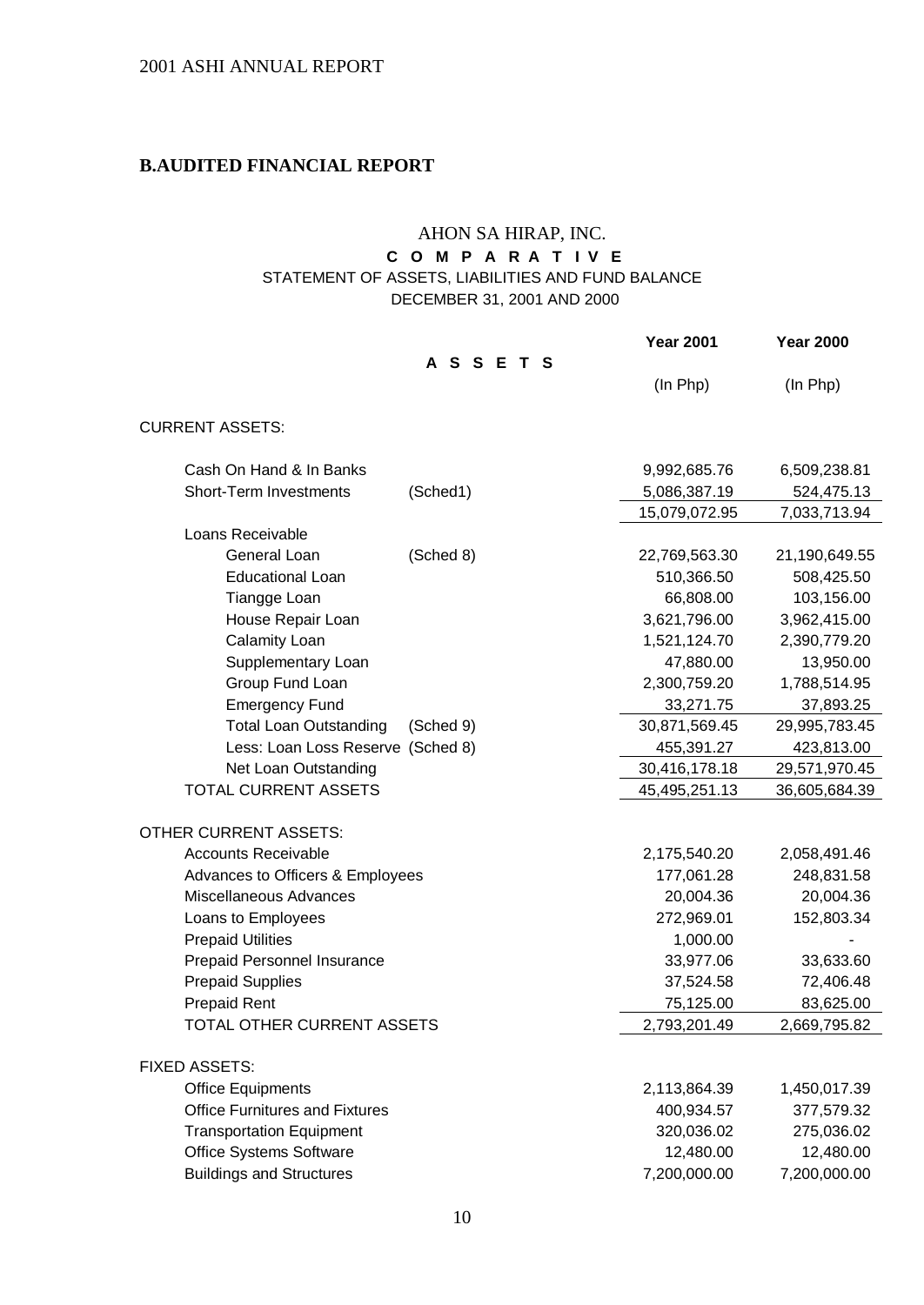| <b>TOTAL ASSETS</b>                      | 54,257,976.77 | 45,664,912.54 |
|------------------------------------------|---------------|---------------|
| <b>PLDT Subscriber's Investment Plan</b> | 10,500.00     | 10,500.00     |
| <b>OTHER ASSETS</b>                      |               |               |
| <b>Net Fixed Assets</b>                  | 5,959,024.15  | 6,378,932.33  |
| Less: Accumulated Depreciation           | 4,162,244.93  | 3,010,134.50  |
| Total Fixed Assets                       | 10,121,269.08 | 9,389,066.83  |
| Branch Office Lot                        | 73,954.10     | 73,954.10     |

### **LIABILITIES AND FUND BALANCE**

|                                          | (In Php)      | (In Php)      |
|------------------------------------------|---------------|---------------|
| <b>CURRENT LIABILITIES:</b>              |               |               |
| Interest Payable                         | 201,359.77    | 100,879.89    |
| Loans Payable-Others (Current) (Sched 5) | 1,636,667.00  | 1,304,875.00  |
| <b>Fund Savings</b><br>(Sched 10)        |               |               |
| Group Fund                               | 5,968,639.80  | 4,813,324.96  |
| <b>Emergency Fund</b>                    | 885,568.05    | 738,570.05    |
| Personal Fund                            | 249,236.96    | 220,128.09    |
| Children's Fund                          | 195,477.99    | 135,334.06    |
| <b>Special Fund</b>                      | 54,972.40     | 35,539.90     |
| <b>Special Center Savings Fund</b>       | 320.00        | 90.00         |
| <b>KMSB Fund</b>                         | 47,254.10     |               |
|                                          | 9,239,496.07  | 7,348,741.95  |
| <b>LONG TERM LIABILITIES:</b>            |               |               |
| Loans Payable - Others<br>(Sched 5)      | 13,254,188.76 | 13,906,237.51 |
| <b>OTHER CURRENT LIABILITIES:</b>        |               |               |
| Accounts Payable - Non-Trade             | 575,516.11    | 950,580.58    |
| Accounts Payable - Members               | 7,089.00      | 8,725.00      |
| Accounts Payable - KMSBP                 | (650.00)      |               |
| Adv. From Officers and Employees         | 25,356.05     | 19,890.31     |
| SSS/MCR/EC Premiums Payable              | 12,204.19     | 10,184.00     |
| <b>HDMF Premiums Payable</b>             | (28.33)       | 71.67         |
| Withholding Tax Payable                  | 72,714.49     | 31,462.49     |
| <b>SSS Loans Payable</b>                 | 5,757.03      |               |
| <b>ASHI Fund Loans Payable</b>           | 5,002.50      | 5,002.50      |
| <b>Accrued Expenses Payable</b>          | 800.00        | 34,800.00     |
| <b>Trust Funds Payable</b>               | 710,132.98    | 705,182.03    |
| Employee Loan & Savings Fund             | 310,750.00    | 241,250.00    |
|                                          | 1,724,644.02  | 2,007,148.58  |
|                                          |               |               |
| <b>TOTAL LIABILITIES</b>                 | 24,218,328.85 | 23,262,128.04 |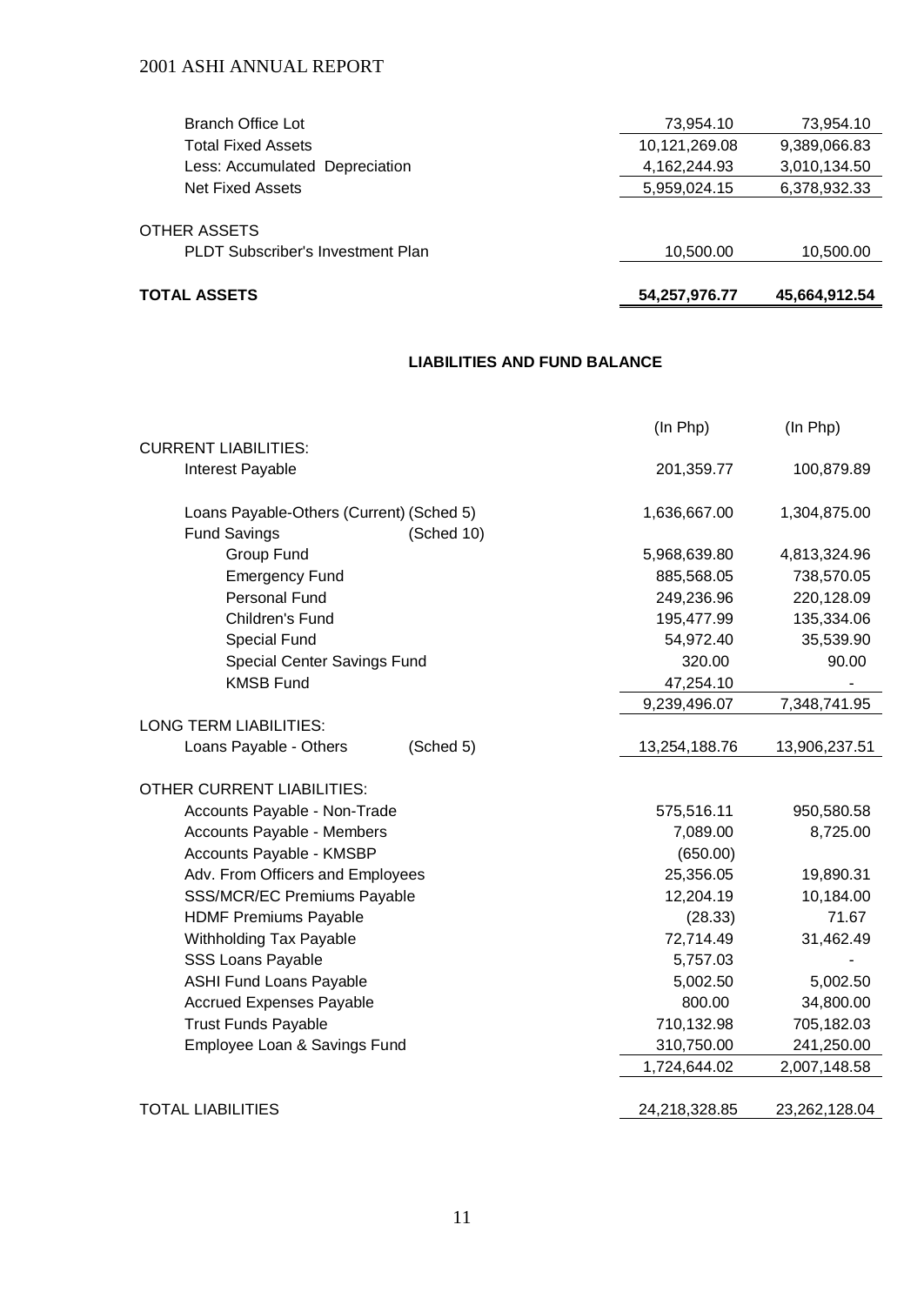### FUND BALANCE:

| DONATED EQUITY                              |               |               |
|---------------------------------------------|---------------|---------------|
| CAPITAL BUILD-UP - Kabalikat Membership Fee | 167,278.50    | 163,140.50    |
| CAPITAL BUILD-UP - Endownment Fund          | 4,369,434.34  | 4,369,434.34  |
| CAPITAL BUILD-UP - Salamat Fund 1           | 9,215,131.50  | 6,769,735.25  |
| CAPITAL BUILD-UP - Salamat Fund 2           | 420,484.95    | 304,770.70    |
|                                             | 14,172,329.29 | 11,607,080.79 |
| <b>NET SURPLUS</b>                          |               |               |
| <b>General Operating Fund</b>               | 15,867,318.63 | 10,795,703.71 |
|                                             |               |               |
| TOTAL FUND BALANCE                          | 30,039,647.92 | 22,402,784.50 |
|                                             |               |               |
|                                             |               |               |

## **TOTAL LIABILITIES AND FUND BALANCE 54,257,976.77 45,664,912.54**

# **FINANCIAL ANALYSIS**

|      |                |           |       |         | Return                                    |
|------|----------------|-----------|-------|---------|-------------------------------------------|
|      | Capital        |           |       |         | Leverage Portfolio Portfolio on Performng |
| Year | <b>Adequcy</b> | Liquidity | Yield | at risk | asset                                     |
| 1997 | 0.45           | 149%      | 58%   | 4%      | 31%                                       |
| 1998 | 0.51           | 145%      | 53%   | 4%      | 32%                                       |
| 1999 | 0.51           | 163%      | 39%   | 3%      | 27%                                       |
| 2000 | 0.49           | 169%      | 39%   | 3%      | 28%                                       |
| 2001 | 0.55           | 199%      | 43%   | 2%      | 28%                                       |

## **FINANCIAL PERFORMANCE RATIO**

| Year | Cost per<br>Unit of | No. of<br>Active | Operational<br><b>Self</b> | Financial<br><b>Self</b> |
|------|---------------------|------------------|----------------------------|--------------------------|
|      | <b>Money Lent</b>   | <b>Borrower</b>  | Sufficiency                | Sufficiency              |
|      |                     | Per FCO          |                            |                          |
| 1993 | 1.23                | 88.6             | 0.16                       | 0.14                     |
| 1994 | 0.91                | 120              | 0.19                       | 0.15                     |
| 1995 | 0.77                | 140              | 0.29                       | 0.22                     |
| 1996 | 0.52                | 153              | 0.42                       | 0.41                     |
| 1997 | 0.25                | 156              | 0.76                       | 0.64                     |
| 1998 | 0.27                | 226              | 0.95                       | 0.81                     |
| 1999 | 0.26                | 170              | 0.81                       | 0.67                     |
| 2000 | 0.16                | 173              | 0.68                       | 0.58                     |
| 2001 | 0.16                | 226              | 0.76                       | 0.65                     |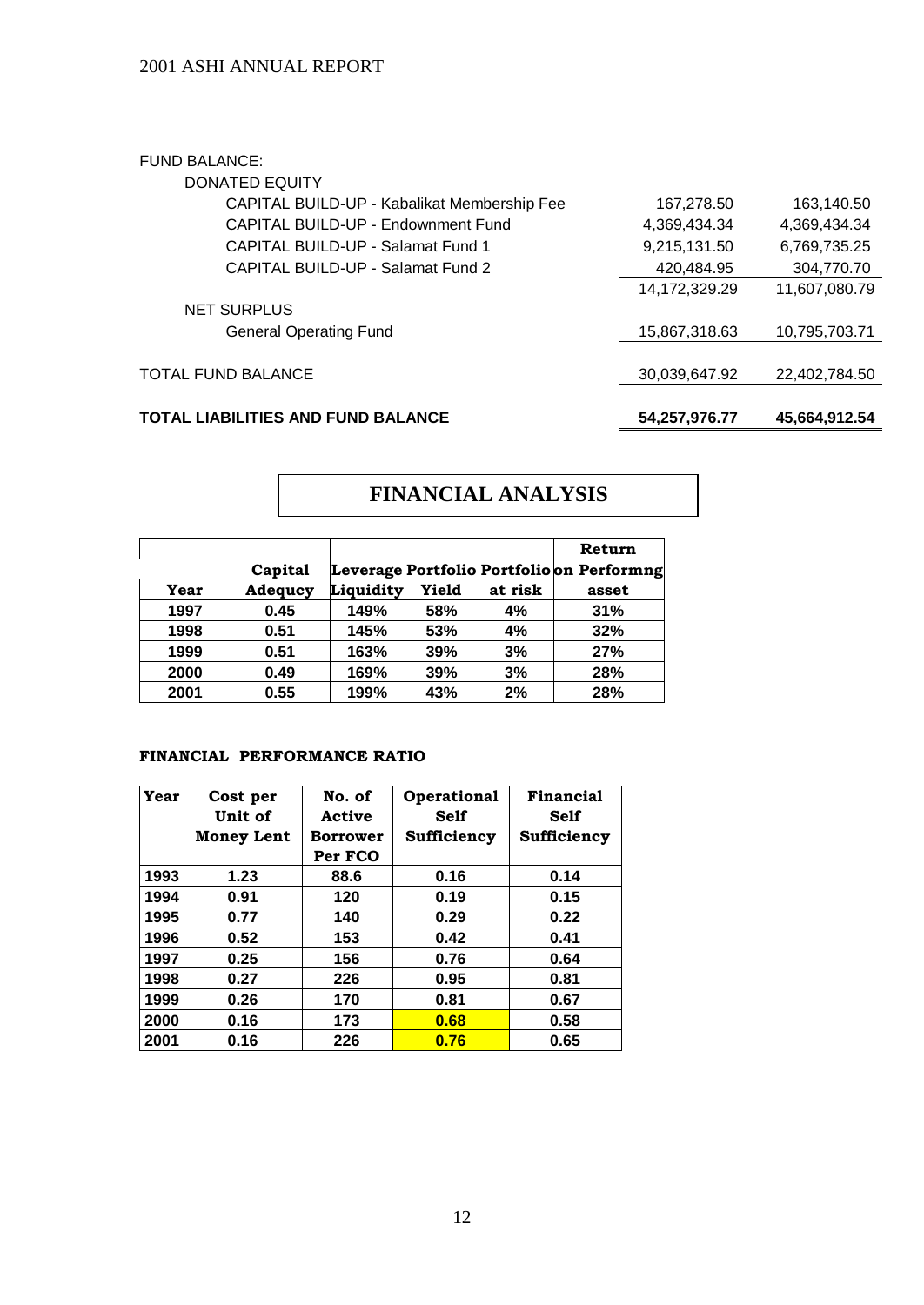### **AHON SA HIRAP INC. Performance Indicators**

|                                                                                                |              | 2000                         | 2001                         |
|------------------------------------------------------------------------------------------------|--------------|------------------------------|------------------------------|
| <b>Financial Sustainability Ratios</b>                                                         |              |                              |                              |
| <b>Return on Performing Assets</b>                                                             |              |                              |                              |
| <b>Financial Income</b>                                                                        |              | 9,505,659.97                 | 12,322,253.83                |
| <b>Current Assets</b>                                                                          |              |                              |                              |
|                                                                                                | 2000         | 39,275,480.21                | 48,288,452.62                |
|                                                                                                | 2001         | 28,387,219.63                | 39,275,480.21                |
| <b>Average performing Assets</b>                                                               |              | 33,831,349.92                | 43,781,966.42                |
| <b>Return on Perfoming Asset</b>                                                               |              | 28%                          | 28%                          |
| <b>Financial Cost Ratio</b><br><b>Financial Cost</b>                                           |              | 2,075,411.33                 | 2,822,259.24                 |
| <b>Operation Cost Ratio</b>                                                                    |              |                              |                              |
| <b>Operation Costs</b><br><b>Average Loan Outstanding</b>                                      |              | 11,474,235.44                | 12,844,939.68                |
|                                                                                                | 2000         | 28, 169, 375. 25             | 28,537,538.50                |
|                                                                                                | 2001         | 20,354,222.02                | 28, 169, 375. 25             |
|                                                                                                |              | 24,261,798.64                | 28,353,456.88<br>43%         |
| <b>Operation Cost Ratio</b>                                                                    |              | 39%                          |                              |
|                                                                                                |              |                              |                              |
| <b>Operational Self Efficiency</b>                                                             |              | 68%                          | 76%                          |
| <b>Loan Loss Provision</b><br><b>Financial Self Sufficiency</b><br><b>Imputed Capital Cost</b> |              | 423,813.00                   | 455,391.27                   |
| <b>Average Total Liabilities</b>                                                               | 2000         | 23,262,128.04                | 24,218,328.85                |
|                                                                                                | 2001         | 17,364,987.50                | 23,262,128.04                |
|                                                                                                |              | 20,313,557.77                | 23,740,228.45                |
| <b>Market Rate</b>                                                                             |              | 4%                           | 4%                           |
| Total                                                                                          |              | 694,599.50                   | 930,485.12                   |
| Interest Paid on borrowings<br><b>Total ICC1</b>                                               |              | 469.38<br>694,130.12         | 1929.48<br>928,555.64        |
| Average Inflation rate<br><b>Average Equity</b>                                                |              |                              |                              |
|                                                                                                | 2000         | 22,402,784.50                | 30,039,647.92                |
|                                                                                                | 2001         | 18,139,143.70                | 22,402,784.50                |
|                                                                                                |              | 20,270,964.10                | 26,221,216.21                |
| <b>Average Fixed Assets</b>                                                                    |              |                              |                              |
|                                                                                                | 2000<br>2001 | 6,378,932.33                 | 5,959,024.15                 |
|                                                                                                |              | 7,106,411.57<br>6,742,671.95 | 6,378,932.33<br>6,168,978.24 |
| Inflation rate<br><b>Total ICC2</b>                                                            |              | 6%<br>1,620,818.16           | 6%<br>1,943,411.67           |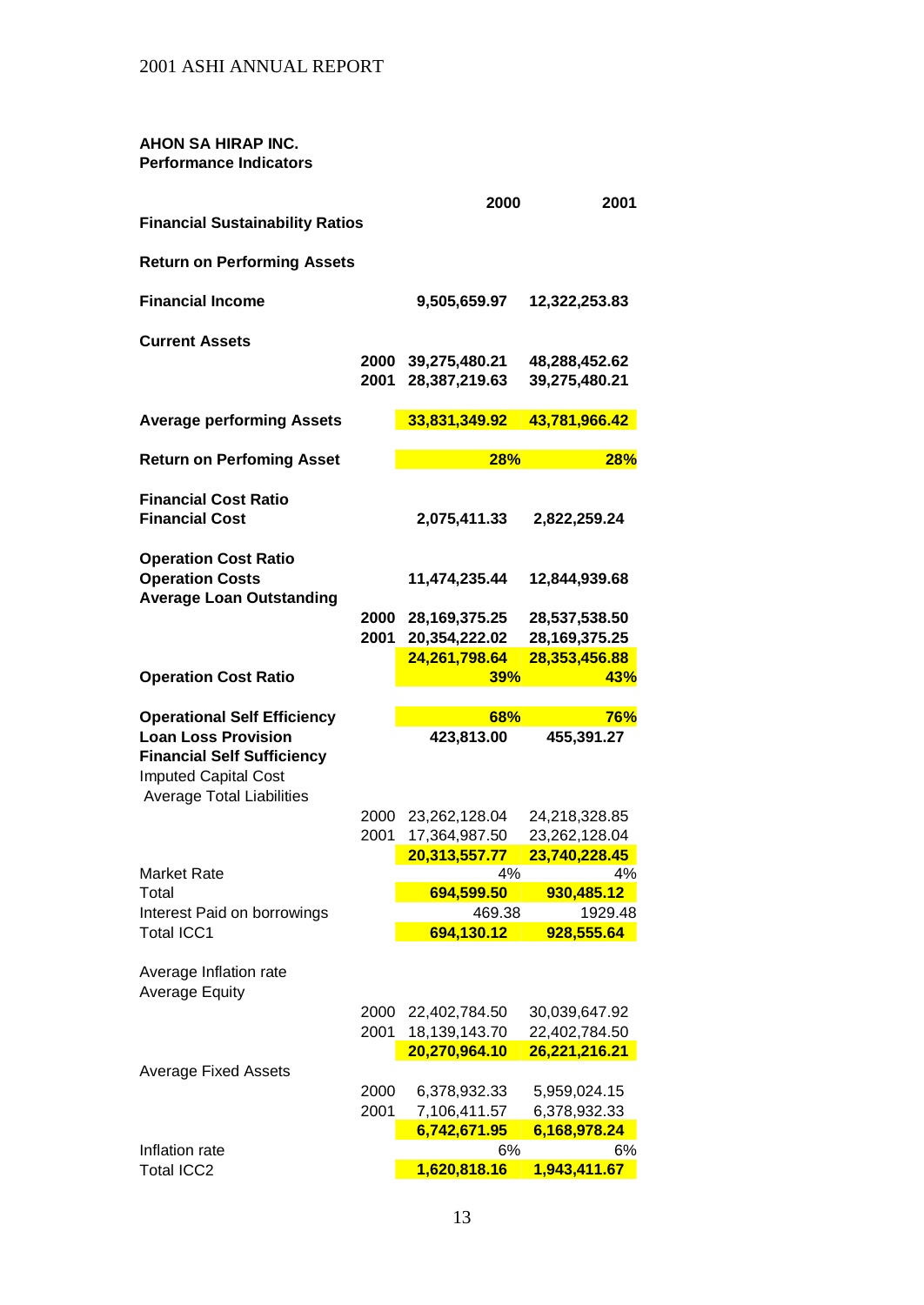|                                    | YEAR 2000                 | <b>YEAR 2002</b> |
|------------------------------------|---------------------------|------------------|
| <b>Total ICC</b>                   | 2,314,948.28 2,871,967.31 |                  |
| FSS                                | $58\%$                    | 65%              |
| <b>Capital Adequacy / Leverage</b> | 49%                       | 55%              |
| Liquidity                          | <b>169%</b>               | <b>199%</b>      |
| Cost per Unit of Money Lent        | 0.16                      | 0.16             |
| <b>Portfolio per FCO</b>           | 782,482.65                | 713,438.46       |
| <b>Repayment Rate</b>              | 97.33%                    | 97.42%           |
| <b>Portfolio At Risk</b>           | 2.7%                      | 2.26%            |
| <b>Collection Rate</b>             | 100.28%                   | 98.97%           |
| <b>Average Clients /FCO</b>        | 373                       | 435              |
| <b>Average Portfolio/FCO</b>       | 564,227.88                | 708,836.42       |
| <b>Yield in Portfolio</b>          | 0.39                      | 0.43             |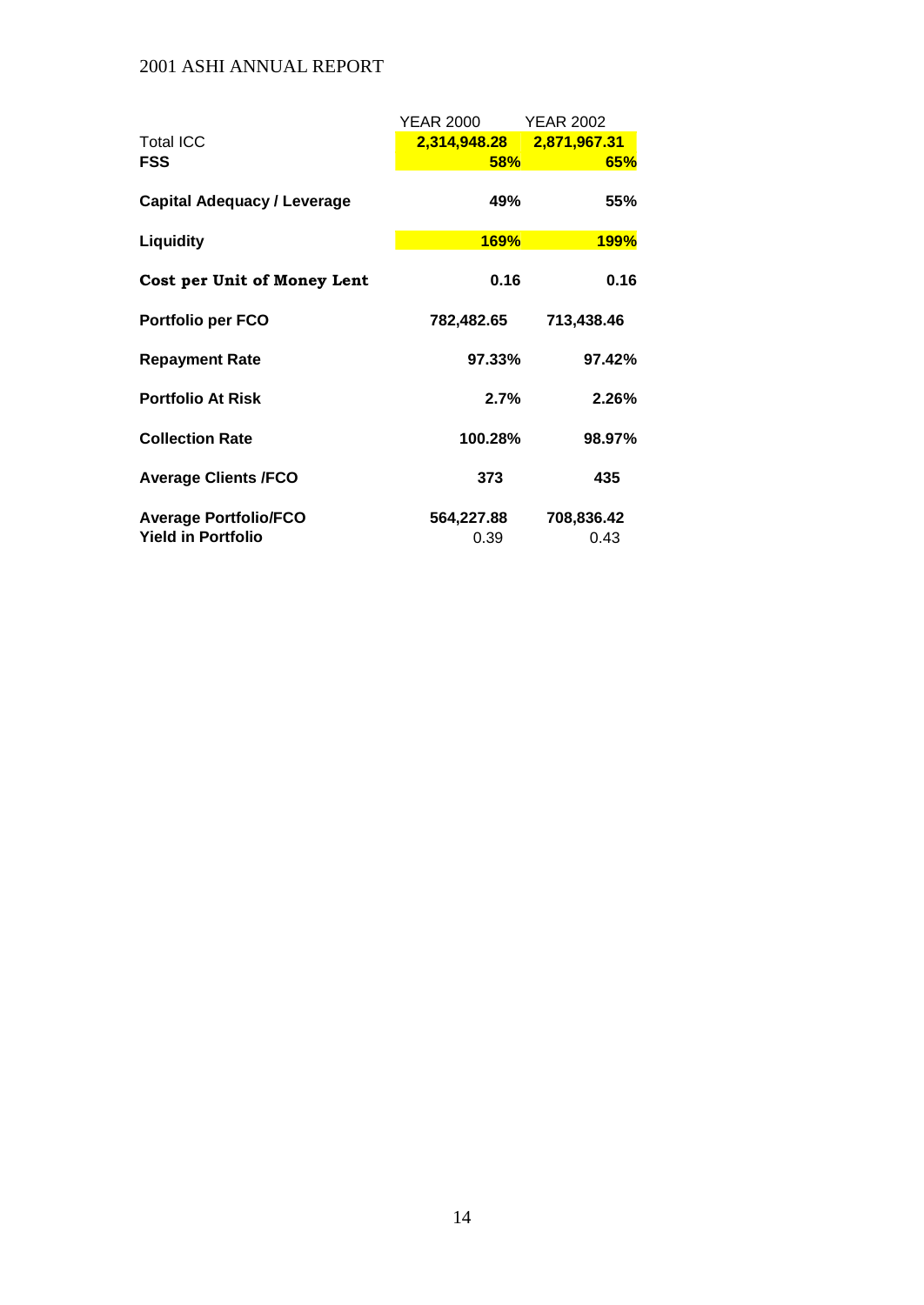AHON SA HIRAP, INC.

SCHEDULES TO FINANCIAL STATEMENTS - (ALL AMOUNTS IN PHP) DECEMBER 31, 2001

## SCHEDULE 1 **SHORT-TERM PLACEMENTS**

|                               |                | Amount in        | Forex  | Amount in    |
|-------------------------------|----------------|------------------|--------|--------------|
| <b>Bank Name</b>              | Account Number | <b>US Dollar</b> | Rate   | <b>PHP</b>   |
| Global Bank - Ortigas         | 616200330-0    | 4,469.33         | 51.404 | 229,741.44   |
| <b>Allied Bank-Greenhills</b> | 245713         | 18,177.92        | 51.404 | 934,417.80   |
| Allied Bank-Greenhills        | 276423         | 7,000.00         | 51.404 | 359,828.00   |
| Allied Bank-Greenhills        | 504108         |                  |        | 12,399.95    |
| Allied Bank-Greenhills        | 0255-03876-8   |                  |        | 500,000.00   |
| Allied Bank-Greenhills        | 0255-03880-6   |                  |        | 600,000.00   |
| Allied Bank-Greenhills        | 0255-03912-8   |                  |        | 950,000.00   |
| Allied Bank-Greenhills        | 0255-03885-7   |                  |        | 500,000.00   |
| Allied Bank-San Jose, Antique | 3435-00738-7   |                  |        | 1,000,000.00 |
|                               |                |                  |        |              |
| <b>TOTAL</b>                  |                |                  |        | 5,086,387.19 |
|                               |                |                  |        |              |

### SHEDULE 2 **HEAD OFFICE INTEREST RECEIVABLE FROM BRANCHES**

| Balance net of Payments | Current |       |
|-------------------------|---------|-------|
| 2000                    | 2001    | Total |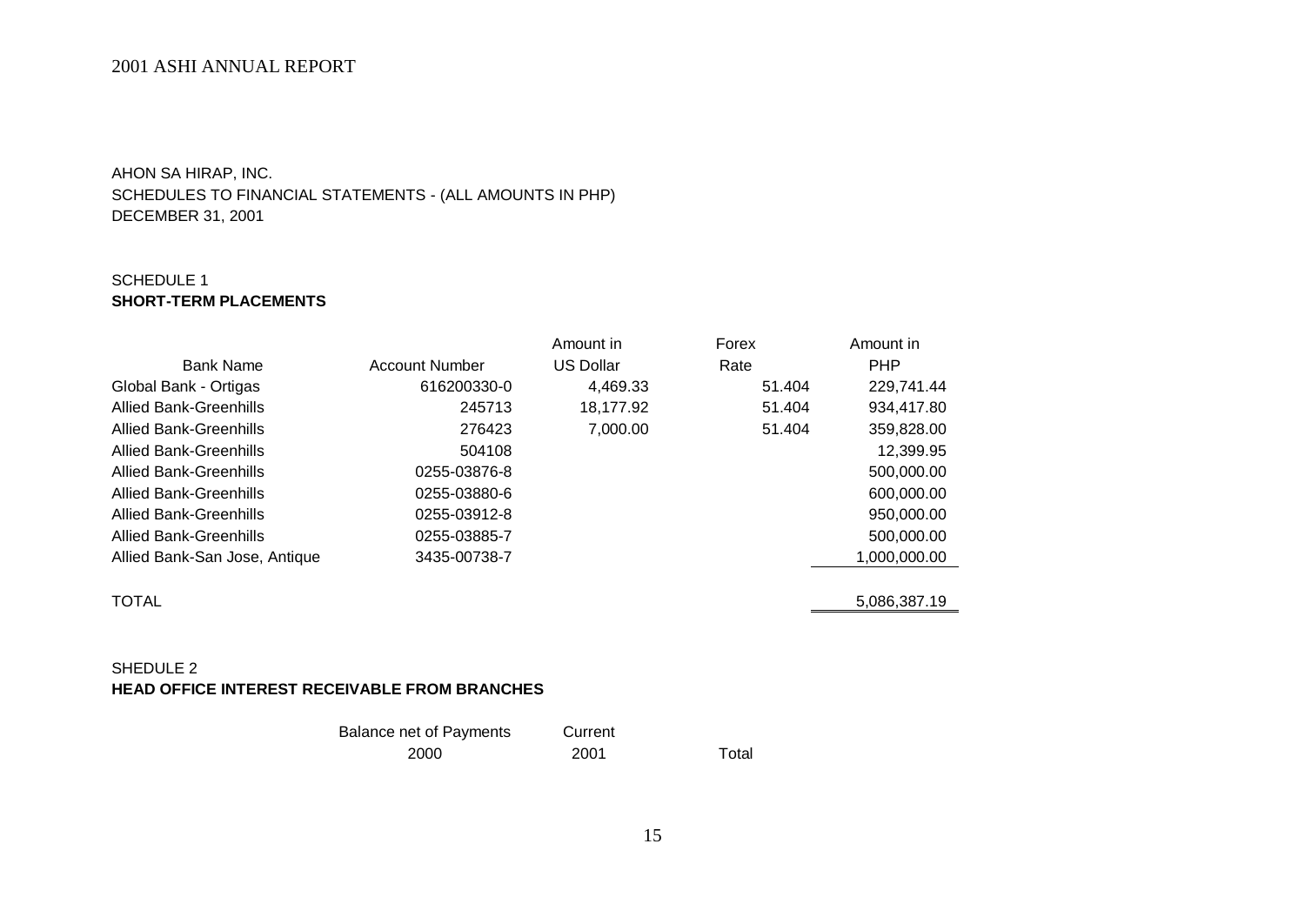| <b>Rizal East Banch</b>     | 604,972.25   | 271,013.90   | 875,986.15   |
|-----------------------------|--------------|--------------|--------------|
| Laguna East Branch          | 472,332.86   | 290,748.61   | 763,081.47   |
| Laguna South Branch         | 898,016.12   | 282,215.66   | 1,180,231.78 |
| <b>Rizal Central Branch</b> | 489,302.92   | 237,074.62   | 726,377.54   |
| Muntinlupa-San Pedro Branch | 537,506.93   | 261,877.56   | 799,384.49   |
| Binangonan-Talim Branch     | 959,139.20   | 519,482.96   | 1,478,622.16 |
| Antique South Branch        | 411,930.46   | 397,418.74   | 809,349.20   |
| Antique North Branch        | 45,538.30    | 84,999.44    | 130,537.74   |
| Laguna Central              | 89.14        | 39,624.32    | 39,713.46    |
|                             |              |              |              |
| <b>TOTAL</b>                | 4,418,828.18 | 2,384,455.81 | 6,803,283.99 |

### SCHEDULE 3 **LOANS RECEIVABLE-BRANCHES**

|                         | <b>OPERATIONAL FUND</b> | <b>LOAN FUND</b> | TOTAL         |
|-------------------------|-------------------------|------------------|---------------|
| <b>RIZAL EAST</b>       | 1,209,963.57            | 2,880,921.40     | 4,090,884.97  |
| <b>LAGUNA EAST</b>      | 1,635,716.99            | 1,974,113.50     | 3,609,830.49  |
| <b>LAGUNA SOUTH</b>     | 1,628,291.18            | 1,919,291.03     | 3,547,582.21  |
| <b>RIZAL CENTRAL</b>    | 651,481.01              | 1,781,522.42     | 2,433,003.43  |
| MUNTINLUPA-SN PEDRO     | 2,229,834.91            | 1,655,277.48     | 3,885,112.39  |
| <b>BINANGONAN-TALIM</b> | 1,041,585.03            | 3,013,760.48     | 4,055,345.51  |
| <b>ANTIQUE SOUTH</b>    | 820,610.79              | 4,033,995.09     | 4,854,605.88  |
| <b>ANTIQUE NORTH</b>    | 1,768,828.78            | 483,118.97       | 2,251,947.75  |
| <b>LAGUNA CENTRAL</b>   | 401,882.59              | 514,049.47       | 915,932.06    |
|                         |                         |                  |               |
| <b>TOTAL</b>            | 11,388,194.85           | 18,256,049.84    | 29,644,244.69 |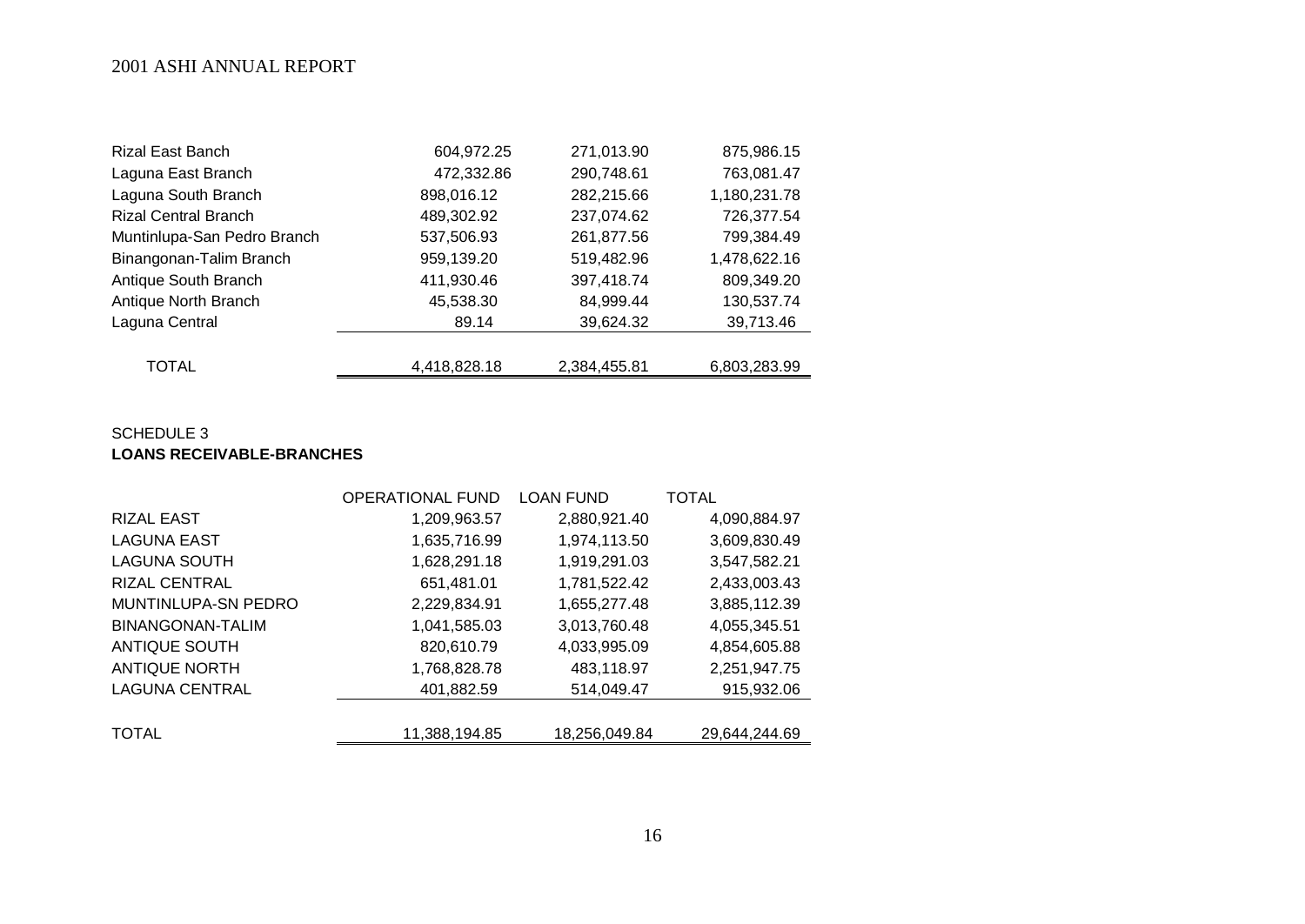## SCHEDULE 4 **TRUST FUNDS PAYABLE**

|                                          |                       | IN US\$               | IN PESO        | TOTAL        |
|------------------------------------------|-----------------------|-----------------------|----------------|--------------|
| <b>LAYA SA HIRAP</b>                     | Training Fund- '98    | 5,405.00              | 38.972         | 210,643.66   |
|                                          | Endownment Fund - '98 | 2,703.00              | 38.972         | 105,341.32   |
|                                          | Endownment Fund - '99 | 4,698.82              | 40.198         | 188,883.22   |
|                                          | Training Fund- '99    | 2,349.41              | 40.198         | 94,441.61    |
|                                          | Operations Fund - '99 | 2,349.41              | 40.198         | 94,441.61    |
|                                          |                       |                       |                |              |
|                                          |                       | 17,505.64             |                | 693,751.41   |
|                                          |                       |                       |                |              |
| ANTIQUE SOUTH BRANCH                     | Member's Fund         |                       |                | 16,381.57    |
| <b>TOTAL</b>                             |                       | 17,505.64             |                | 710,132.98   |
|                                          |                       |                       |                |              |
|                                          |                       |                       |                |              |
| <b>SCHEDULE 6</b>                        |                       |                       |                |              |
| <b>GRANTS/DONATIONS</b>                  |                       |                       |                |              |
|                                          |                       |                       | 51.404         |              |
| INSTITUTION/ORGANIZA.                    | DATE RECEIVED         | <b>AMOUNT IN US\$</b> | AMOUNT IN PESO |              |
|                                          |                       |                       |                |              |
| <b>CORAID</b>                            | Oct. 30               | 18,557.98             | 953,954.40     | 953,954.40   |
|                                          |                       |                       |                |              |
| <b>EUROPEAN COMMISSION</b>               |                       |                       |                |              |
| Credit Loan Fund was handed over to ASHI |                       |                       | 3,423,313.91   | 3,423,313.91 |
| per Commitment dated April 30, 2001      |                       |                       |                |              |
| <b>ROTARY CLUB</b>                       |                       |                       |                |              |
| Operational Funds bonded over to ACUL    |                       |                       |                |              |

Operational Funds handed over to ASHI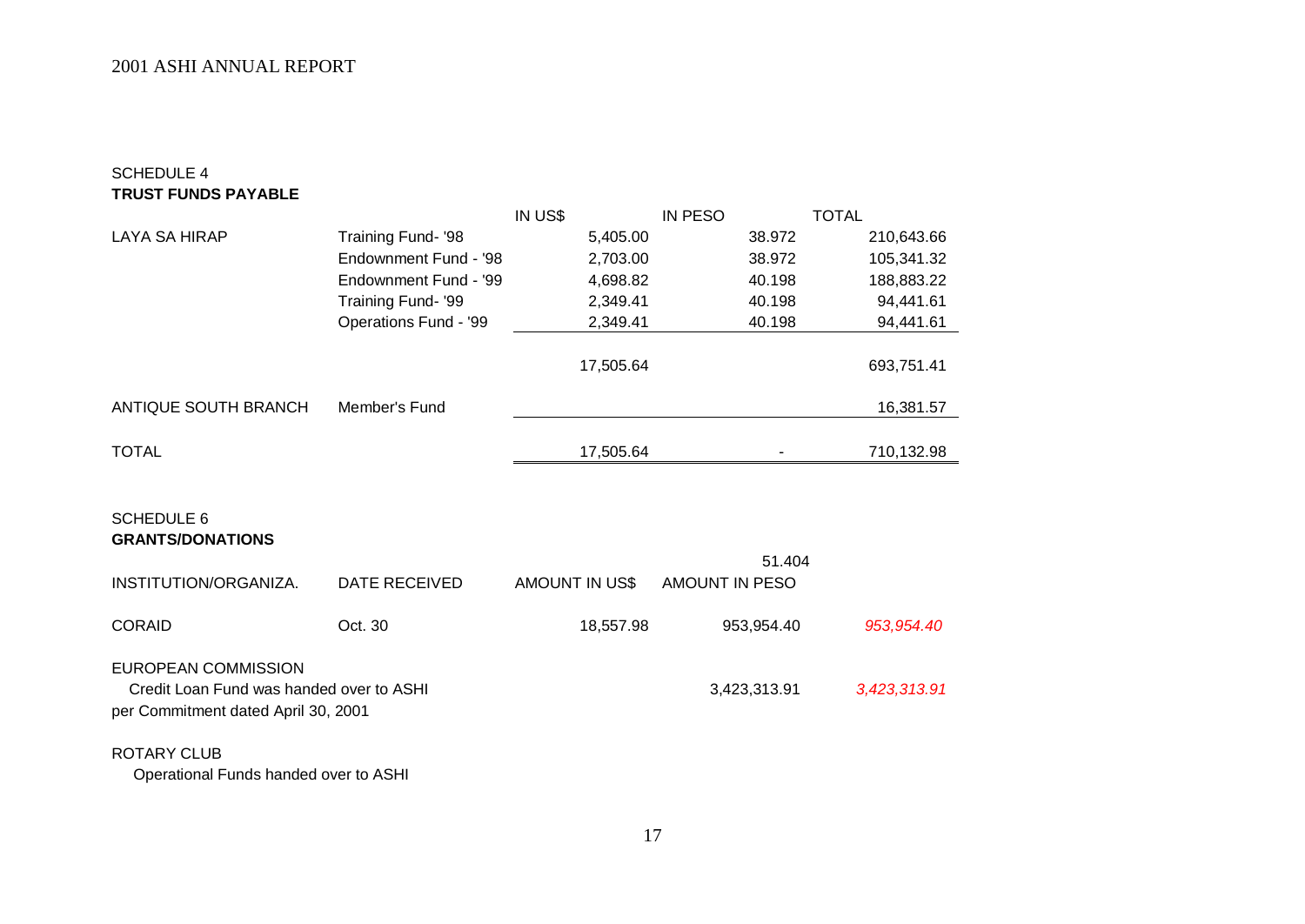| while Loan Fund Component have been paid in full as of Nov. 30, 2001 |              |   |            | 88,376.97    | 88,376.97    |
|----------------------------------------------------------------------|--------------|---|------------|--------------|--------------|
| <b>ACT</b>                                                           | May 31       |   | 43,000.00  | 2,210,372.00 |              |
|                                                                      | September 17 |   | 43,948.81  | 2,259,144.63 |              |
|                                                                      | December 21  |   | 5,057.73   | 259,987.55   | 4,729,504.18 |
| <b>ANIAD FOUNDATION</b>                                              | July 16      |   |            | 228,100.00   | 228,100.00   |
| <b>CASHPOR/PHILNET</b>                                               |              |   |            |              |              |
| <b>Salary Subsidy</b>                                                | Feb. 01      |   | 3,000.00   | 154,212.00   |              |
| <b>Salary Subsidy</b>                                                | May 31       |   | 1,500.00   | 77,106.00    |              |
| <b>Salary Subsidy</b>                                                | Aug. 14      |   | 1,500.00   | 77,106.00    |              |
| Salary Subsidy                                                       | Nov. 09      |   | 1,500.00   | 77,106.00    | 385,530.00   |
| <b>TOTAL</b>                                                         |              | S | 118,064.52 | 9,808,779.47 | 9,808,779.47 |
|                                                                      |              |   |            |              |              |

| Donations for HIYAS NG ASHI - Fr. Raymond C. Bodson |                         | 300.00     |
|-----------------------------------------------------|-------------------------|------------|
|                                                     | - Ms. Sally Bulatao     | 300.00     |
| Donation for KMSB Fund                              | - Fr. Raymond C. Bodson | 100,000.00 |
|                                                     |                         |            |
| TOTAL                                               |                         | 100,600.00 |
|                                                     |                         |            |

SCHEDULE 7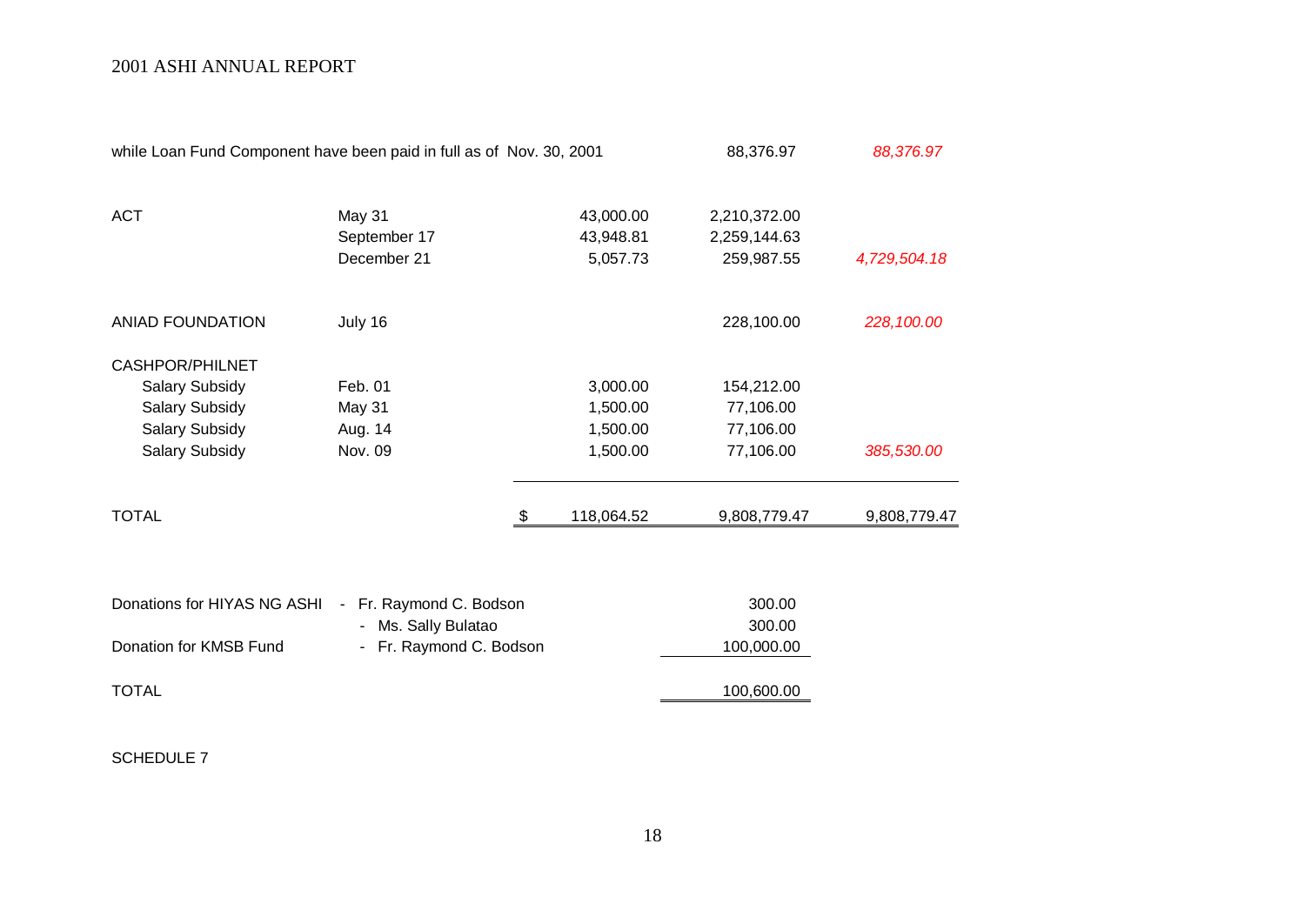#### **CAPITAL BUILD-UP**

|                             | <b>SALAMAT FUND 1</b> | <b>SALAMAT FUND 2</b> |
|-----------------------------|-----------------------|-----------------------|
| <b>Rizal East Branch</b>    | 1,226,899.25          | 50,768.60             |
| Laguna East Branch          | 1,829,725.00          | 59,152.05             |
| Laguna South Branch         | 1,390,175.00          | 45,731.75             |
| <b>Rizal Central Branch</b> | 1,277,051.25          | 53,835.00             |
| Muntinlupa-San Pedro Branch | 1,199,900.00          | 55,556.15             |
| Binangonan-Talim Branch     | 1,182,316.00          | 51,197.15             |
| Antique South Branch        | 991,115.00            | 97,349.75             |
| Antique North Branch        | 90,150.00             | 5,297.00              |
| Laguna Central Branch       | 27,800.00             | 1,597.50              |
|                             |                       |                       |
| <b>TOTAL</b>                | 9,215,131.50          | 420,484.95            |

## SCHEDULE 8 **SETTING-UP OF 2% LOAN LOSS PROVISION ON GENERAL LOANS**

Reference: Board Resolution No. 00-04-001

|                             |              | Loan Loss        |                    | Additional       |
|-----------------------------|--------------|------------------|--------------------|------------------|
|                             | <b>Basis</b> | <b>Provision</b> | Balance as of 2000 | <b>Provision</b> |
|                             |              | (at 2%)          |                    | For 2001         |
| Rizal East Branch           | 2,373,758.55 | 47,475.17        | 43,156.03          | 4,319.14         |
| Laguna East Branch          | 5,415,958.65 | 108,319.17       | 86,206.87          | 22,112.30        |
| Laguna South Branch         | 2,913,758.25 | 58,275.17        | 56,819.05          | 1,456.12         |
| <b>Rizal Central Branch</b> | 2,646,881.30 | 52,937.63        | 50,126.16          | 2,811.47         |
| Munti.-San Pedro Branch     | 2,359,253.15 | 47,185.06        | 49,653.23          | (2,468.17)       |
| Binangonan-Talim Branch     | 3,089,579.65 | 61,791.59        | 77,858.18          | (16,066.59)      |
| Antique South Branch        | 3,196,433.75 | 63,928.68        | 53,797.48          | 10,131.20        |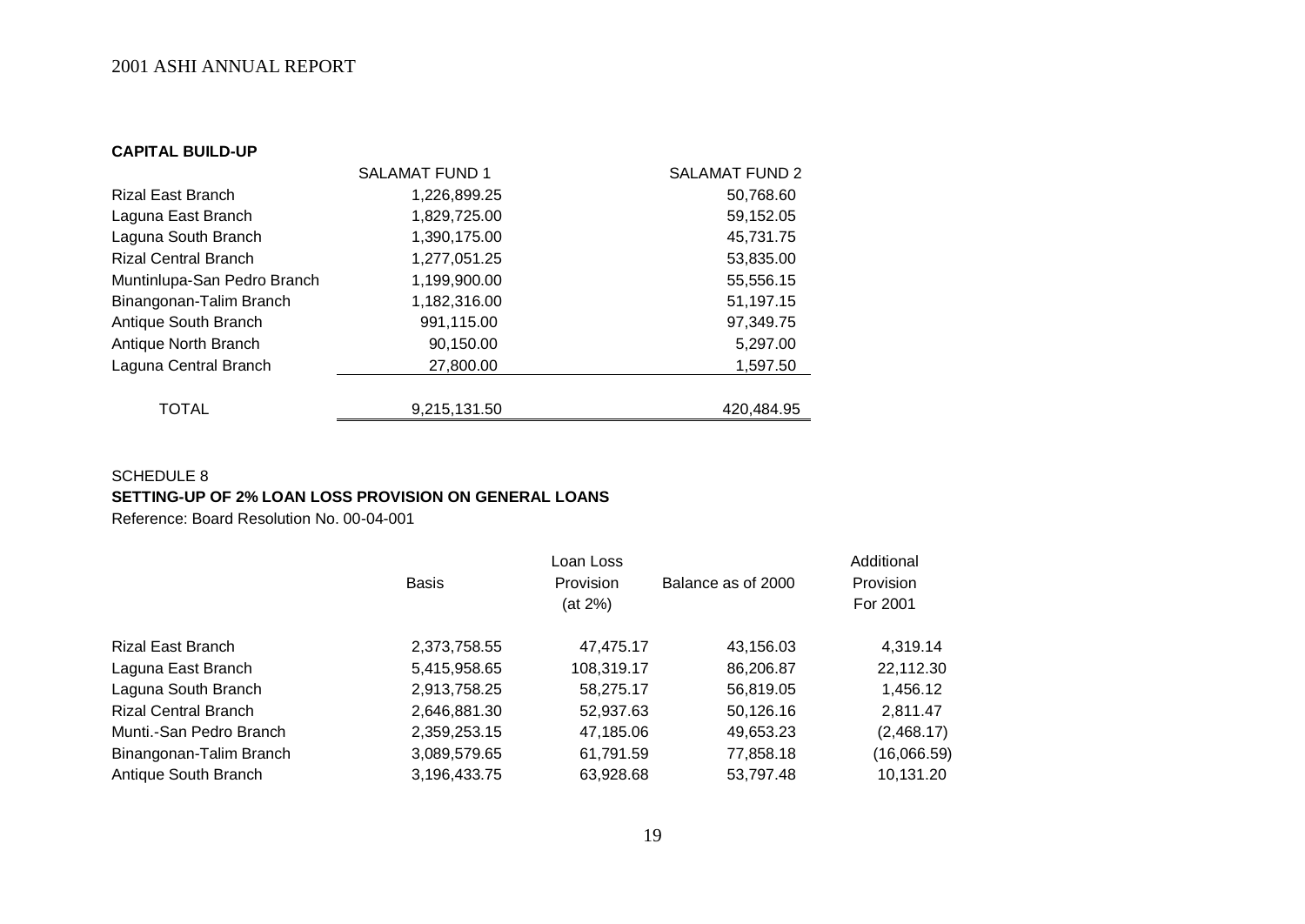| Antique North Branch  | 531,380.00    | 10.627.60  | 6,196.00   | 4,431.60  |
|-----------------------|---------------|------------|------------|-----------|
| Laguna Central Branch | 242.560.00    | 4.851.20   |            | 4.851.20  |
|                       |               |            |            |           |
| <b>TOTAL</b>          | 22,769,563.30 | 455,391.28 | 423,813.00 | 50,113.03 |

Note: Abnormal Balances for MSPB and BTB were charged to prior Period Adjustment under the General Operating Fund Account